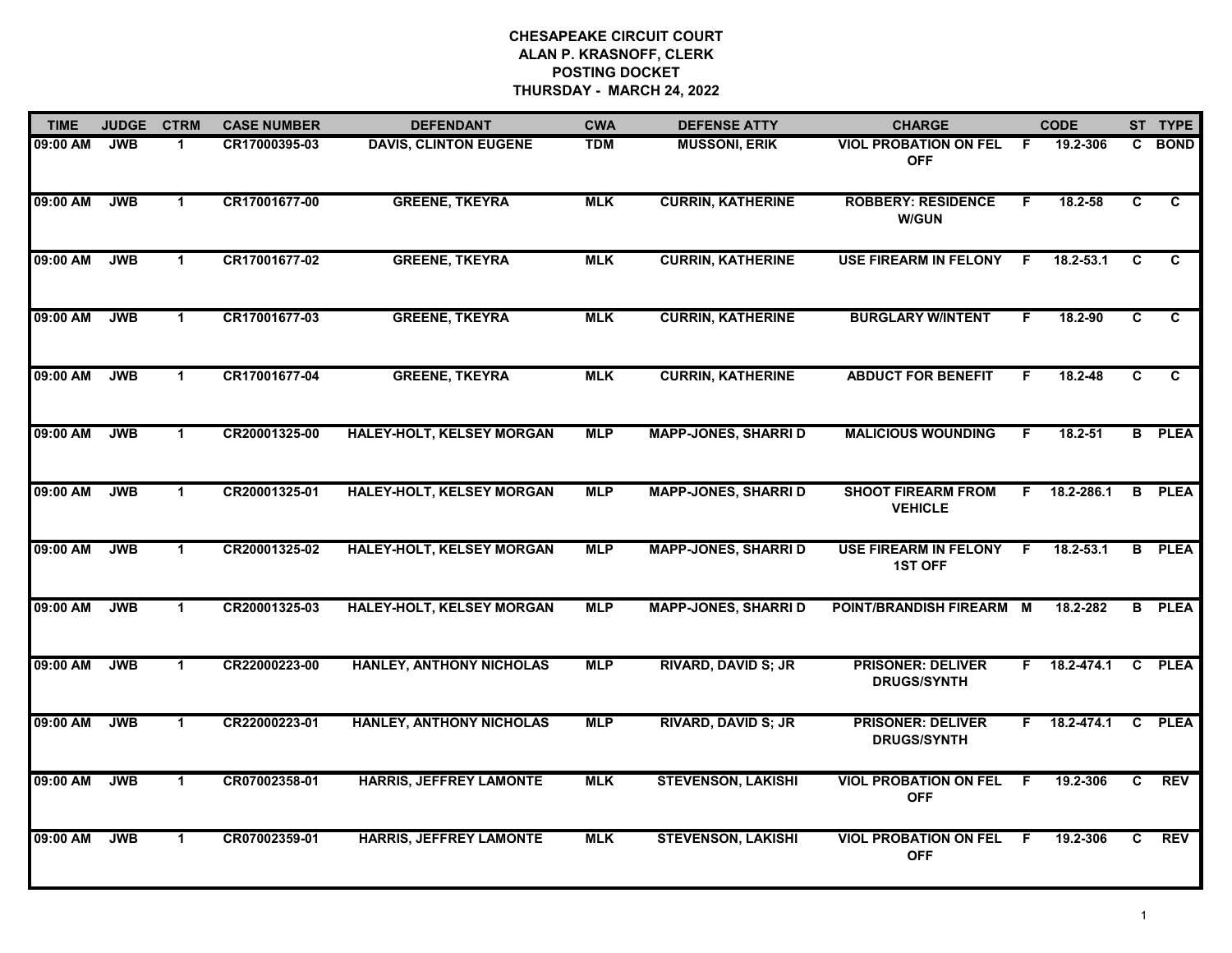| <b>TIME</b> | <b>JUDGE</b> | <b>CTRM</b>          | <b>CASE NUMBER</b> | <b>DEFENDANT</b>               | <b>CWA</b> | <b>DEFENSE ATTY</b>       | <b>CHARGE</b>                                 |    | <b>CODE</b>   |    | ST TYPE     |
|-------------|--------------|----------------------|--------------------|--------------------------------|------------|---------------------------|-----------------------------------------------|----|---------------|----|-------------|
| 09:00 AM    | <b>JWB</b>   | 1                    | CR07004642-01      | <b>HARRIS, JEFFREY LAMONTE</b> | <b>MLK</b> | <b>STEVENSON, LAKISHI</b> | <b>VIOL PROBATION ON FEL</b><br><b>OFF</b>    | F. | 19.2-306      | C. | <b>REV</b>  |
| 09:00 AM    | <b>JWB</b>   | $\mathbf 1$          | CR19001460-03      | <b>JONES, KAKO CYNTHIA</b>     | <b>TDM</b> | <b>MUSSONI, ERIK</b>      | FTA-DD                                        |    | M 18.2-456(6) |    | C BOND      |
| 09:00 AM    | <b>JWB</b>   | $\mathbf 1$          | CR17000903-09      | <b>KEYES, DAMON BLAIR</b>      | <b>TDM</b> | <b>MUSSONI, ERIK</b>      | <b>VIOL PROBATION ON FEL</b><br><b>OFF</b>    | F  | 19.2-306      |    | C BOND      |
| 09:00 AM    | <b>JWB</b>   | $\mathbf 1$          | CR17000903-10      | <b>KEYES, DAMON BLAIR</b>      | <b>TDM</b> | <b>MUSSONI, ERIK</b>      | <b>VIOL PROBATION OF MISD M</b><br><b>OFF</b> |    | 19.2-306      |    | C BOND      |
| 09:00 AM    | <b>JWB</b>   | $\mathbf{1}$         | CR17000903-11      | <b>KEYES, DAMON BLAIR</b>      | <b>TDM</b> | <b>MUSSONI, ERIK</b>      | <b>VIOL PROBATION ON FEL</b><br><b>OFF</b>    | -F | 19.2-306      | C. | <b>BOND</b> |
| 09:00 AM    | <b>JWB</b>   | $\mathbf{1}$         | CR17001678-03      | <b>KEYES, DAMON BLAIR</b>      | <b>TDM</b> | <b>MUSSONI, ERIK</b>      | <b>VIOL PROBATION ON FEL</b><br><b>OFF</b>    | -F | 19.2-306      |    | C BOND      |
| 09:00 AM    | <b>JWB</b>   | $\mathbf 1$          | CR11002821-11      | <b>NOLTON, STEVEN CHARLES</b>  | <b>JRA</b> | <b>BARLOW, JASON A</b>    | <b>VIOL PROBATION ON FEL</b><br><b>OFF</b>    | -F | 19.2-306      | C. | <b>REV</b>  |
| 09:00 AM    | <b>JWB</b>   | $\mathbf{1}$         | CR11002821-12      | <b>NOLTON, STEVEN CHARLES</b>  | <b>JRA</b> | <b>BARLOW, JASON A</b>    | <b>VIOL PROBATION ON FEL</b><br><b>OFF</b>    | F  | 19.2-306      | C  | <b>REV</b>  |
| 09:00 AM    | <b>JWB</b>   | $\mathbf 1$          | CR17002028-02      | <b>NOLTON, STEVEN CHARLES</b>  | <b>JRA</b> | <b>BARLOW, JASON A</b>    | <b>VIOL PROBATION ON FEL</b><br><b>OFF</b>    | F. | 19.2-306      | C. | <b>REV</b>  |
| 09:00 AM    | <b>JWB</b>   | $\blacktriangleleft$ | CR17002028-03      | <b>NOLTON, STEVEN CHARLES</b>  | <b>JRA</b> | <b>BARLOW, JASON A</b>    | <b>VIOL PROBATION ON FEL</b><br><b>OFF</b>    | -F | 19.2-306      | C  | <b>REV</b>  |
| 09:00 AM    | <b>JWB</b>   | $\mathbf 1$          | CR18000055-01      | <b>NOLTON, STEVEN CHARLES</b>  | <b>JRA</b> | <b>BARLOW, JASON A</b>    | <b>VIOL PROBATION ON FEL</b><br><b>OFF</b>    | -F | 19.2-306      | C  | <b>REV</b>  |
| 09:00 AM    | <b>JWB</b>   | $\mathbf{1}$         | CR21000724-00      | <b>OKEEFE, SEAN PATRICK</b>    | <b>EEM</b> | Givando, Stephen P.       | <b>POSSESS COCAINE</b>                        | F. | 18.2-250      |    | C TRYL      |
| 09:00 AM    | <b>JWB</b>   | $\mathbf{1}$         | CR21000724-00      | <b>OKEEFE, SEAN PATRICK</b>    | <b>EEM</b> | Givando, Stephen P.       | <b>POSSESS COCAINE</b>                        | F. | 18.2-250      | C. | SUP         |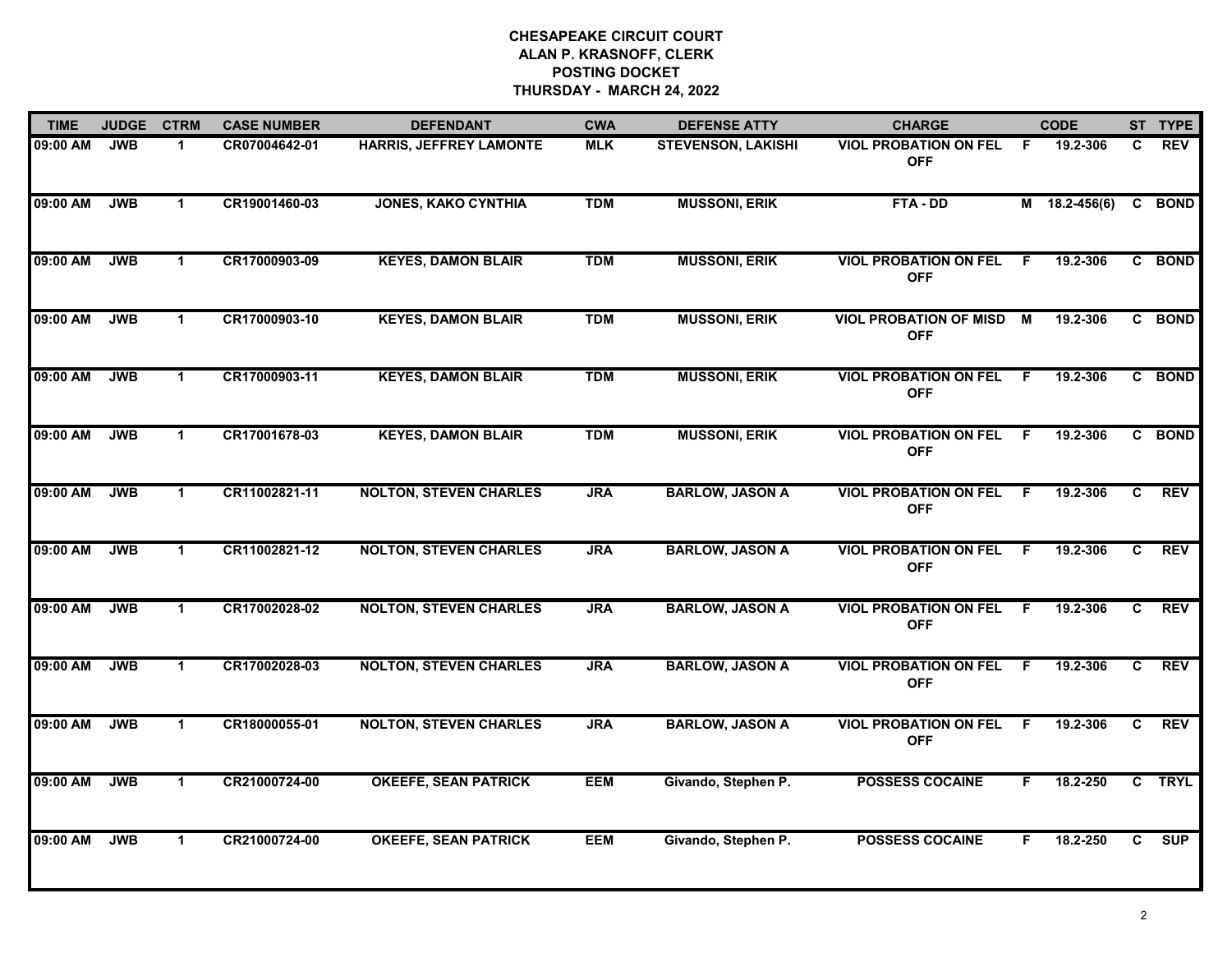| <b>TIME</b> | <b>JUDGE</b> | <b>CTRM</b>          | <b>CASE NUMBER</b> | <b>DEFENDANT</b>             | <b>CWA</b> | <b>DEFENSE ATTY</b>       | <b>CHARGE</b>                               | <b>CODE</b>                |    | ST TYPE     |
|-------------|--------------|----------------------|--------------------|------------------------------|------------|---------------------------|---------------------------------------------|----------------------------|----|-------------|
| 09:00 AM    | <b>JWB</b>   | $\blacktriangleleft$ | CR21000724-01      | <b>OKEEFE, SEAN PATRICK</b>  | <b>EEM</b> | Givando, Stephen P.       | POSSESS PARAPHERNALIA M                     | 54.1-3466                  | C. | <b>TRYL</b> |
| 09:00 AM    | <b>JWB</b>   | $\mathbf 1$          | CR21000724-01      | <b>OKEEFE, SEAN PATRICK</b>  | <b>EEM</b> | Givando, Stephen P.       | POSSESS PARAPHERNALIA M                     | 54.1-3466                  | C. | <b>SUP</b>  |
| 09:00 AM    | <b>JWB</b>   | $\mathbf{1}$         | CR21000724-02      | <b>OKEEFE, SEAN PATRICK</b>  | <b>EEM</b> | Givando, Stephen P.       | PRISONER-ATMPT DELIVER F<br><b>DRUGS</b>    | 18.2-474.1                 | C  | <b>TRYL</b> |
| 09:00 AM    | <b>JWB</b>   | $\mathbf 1$          | CR21000724-02      | <b>OKEEFE, SEAN PATRICK</b>  | <b>EEM</b> | Givando, Stephen P.       | PRISONER-ATMPT DELIVER F<br><b>DRUGS</b>    | 18.2-474.1                 | C  | <b>SUP</b>  |
| 09:00 AM    | <b>JWB</b>   | $\mathbf 1$          | CR08003284-03      | <b>PAGE, ANDREW THOMAS</b>   | <b>JRA</b> | <b>MUSSONI, ERIK</b>      | <b>VIOL PROBATION ON FEL</b><br><b>OFF</b>  | 19.2-306<br>-F             | В  | <b>IREV</b> |
| 09:00 AM    | <b>JWB</b>   | $\mathbf 1$          | CR08003285-03      | <b>PAGE, ANDREW THOMAS</b>   | <b>JRA</b> | <b>MUSSONI, ERIK</b>      | <b>VIOL PROBATION ON FEL</b><br><b>OFF</b>  | 19.2-306<br>-F             | В  | <b>REV</b>  |
| 09:00 AM    | <b>JWB</b>   | $\mathbf 1$          | CR17001541-07      | <b>PAGE, ANDREW THOMAS</b>   | <b>JRA</b> | <b>MUSSONI, ERIK</b>      | <b>VIOL PROBATION OF MISD</b><br><b>OFF</b> | $\overline{M}$<br>19.2-306 | В  | <b>REV</b>  |
| 09:00 AM    | <b>JWB</b>   | $\mathbf{1}$         | CR17001541-08      | <b>PAGE, ANDREW THOMAS</b>   | <b>JRA</b> | <b>MUSSONI, ERIK</b>      | <b>VIOL PROBATION ON FEL</b><br><b>OFF</b>  | 19.2-306<br>-F             | В  | <b>REV</b>  |
| 09:00 AM    | <b>JWB</b>   | $\mathbf 1$          | CR17001541-09      | <b>PAGE, ANDREW THOMAS</b>   | <b>JRA</b> | <b>MUSSONI, ERIK</b>      | <b>VIOL PROBATION ON FEL</b><br><b>OFF</b>  | 19.2-306<br>-F             | В  | <b>REV</b>  |
| 09:00 AM    | <b>JWB</b>   | $\mathbf 1$          | CR10002621-07      | <b>RIDDICK, KENI DESHAWN</b> | <b>TDM</b> | <b>HERNANDEZ, DONNA E</b> | <b>VIOL PROBATION ON FEL</b><br><b>OFF</b>  | 19.2-306<br>F.             |    | C BOND      |
| 09:00 AM    | <b>JWB</b>   | $\mathbf{1}$         | CR10002621-08      | <b>RIDDICK, KENI DESHAWN</b> | <b>TDM</b> | <b>HERNANDEZ, DONNA E</b> | <b>VIOL PROBATION ON FEL</b><br><b>OFF</b>  | 19.2-306<br>- F            |    | C BOND      |
| 09:00 AM    | <b>JWB</b>   | $\mathbf 1$          | CR13001657-02      | <b>RIDDICK, KENI DESHAWN</b> | <b>TDM</b> | <b>HERNANDEZ, DONNA E</b> | <b>VIOL PROBATION ON FEL</b><br><b>OFF</b>  | $\overline{F}$<br>19.2-306 |    | C BOND      |
| 09:00 AM    | <b>JWB</b>   | $\mathbf{1}$         | CR18000559-02      | <b>STEPHENS, KAREN MARIE</b> | <b>TDM</b> | Jones, David L.           | <b>VIOL PROBATION ON FEL</b><br><b>OFF</b>  | 19.2-306<br>F.             |    | C BOND      |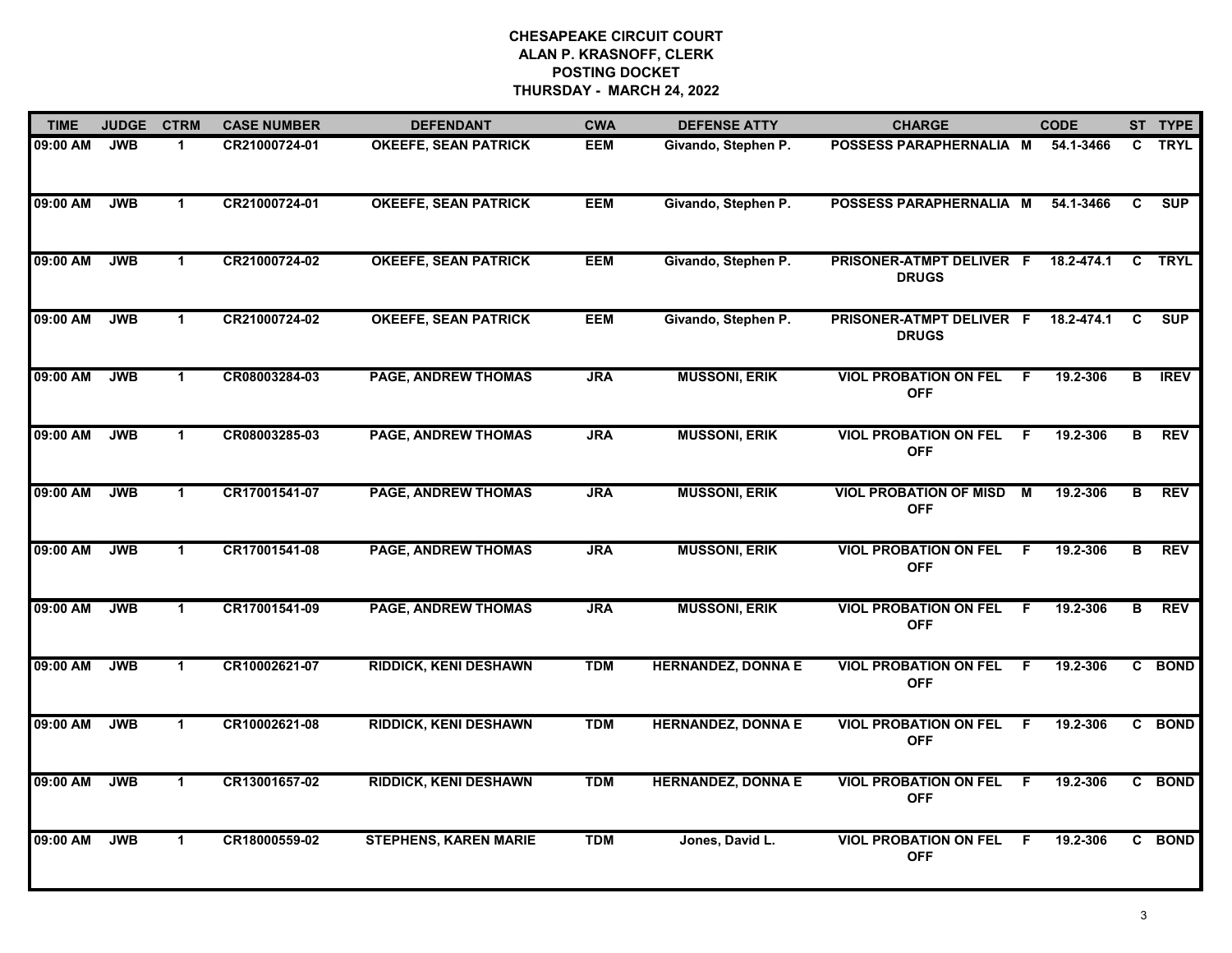| <b>TIME</b> | <b>JUDGE</b> | <b>CTRM</b>  | <b>CASE NUMBER</b> | <b>DEFENDANT</b>                | <b>CWA</b> | <b>DEFENSE ATTY</b>    | <b>CHARGE</b>                                    |    | <b>CODE</b>     |              | ST TYPE       |
|-------------|--------------|--------------|--------------------|---------------------------------|------------|------------------------|--------------------------------------------------|----|-----------------|--------------|---------------|
| 09:00 AM    | <b>JWB</b>   | $\mathbf 1$  | CR21001953-00      | <b>SWEAT, KYLE JASON</b>        | <b>JRA</b> | Byrum, Robert G.       | <b>ROBBERY: USING FORCE</b>                      | -F | 18.2-58         | B.           | <b>TRYL</b>   |
| 09:00 AM    | <b>JWB</b>   | $\mathbf 1$  | CR22000264-00      | <b>TURNER, MALACHI NAHIR</b>    | <b>JRA</b> | Ireland, Elizabeth D.  | <b>GRAND LARCENY: AUTO</b><br><b>THEFT</b>       | -F | 18.2-95         |              | C PLEA        |
| 09:00 AM    | <b>JWB</b>   | $\mathbf{1}$ | CR22000264-01      | <b>TURNER, MALACHI NAHIR</b>    | <b>JRA</b> | Ireland, Elizabeth D.  | <b>FLEEING FROM LAW</b><br><b>ENFORCEMENT</b>    | М  | 18.2-460        |              | C PLEA        |
| 09:00 AM    | <b>JWB</b>   | $\mathbf 1$  | CR22000108-00      | <b>TYSON, RONALD LEE; JR</b>    | <b>JLF</b> | <b>BARLOW, JASON A</b> | <b>FAIL STOP ACCIDENT &gt;</b><br>\$1000 FEL     |    | F C.46.2-894    | $\mathbf{B}$ | <b>TRYL</b>   |
| 09:00 AM    | <b>JWB</b>   | $\mathbf 1$  | CR22000108-01      | <b>TYSON, RONALD LEE; JR</b>    | <b>JLF</b> | <b>BARLOW, JASON A</b> | <b>RD-GENERALLY-MISD</b>                         | M  | A.46.2-852      |              | <b>B</b> TRYL |
| 09:00 AM    | <b>JWB</b>   | $\mathbf{1}$ | CR03003099-00      | <b>YARBOROUGH, RON G</b>        | <b>JRA</b> |                        | <b>POSSESS MARIJUANA</b>                         | M  | 18.2-250.1      | <b>S</b>     | <b>ROL</b>    |
| 10:00 AM    | <b>JWB</b>   | $\mathbf{1}$ | CR19001873-00      | <b>MORGAN, JOHN JOSEPH; III</b> | <b>SPP</b> |                        | <b>MALICIOUS WOUNDING-</b><br><b>ATTMPT</b>      | F  | $18.2 - 51$     |              | C ADAT        |
| 10:00 AM    | <b>JWB</b>   | $\mathbf{1}$ | CR19001873-01      | <b>MORGAN, JOHN JOSEPH; III</b> | <b>SPP</b> |                        | <b>ARMED BURGL ENT HOUSE F</b><br><b>TO RAPE</b> |    | 18.2-90         |              | C ADAT        |
| 10:00 AM    | <b>JWB</b>   | $\mathbf{1}$ | CR19001873-02      | <b>MORGAN, JOHN JOSEPH; III</b> | <b>SPP</b> |                        | <b>EXTORT: IN WRITING</b>                        | F. | $18.2 - 60$     |              | C ADAT        |
| 02:00 PM    | <b>JWB</b>   | $\mathbf{1}$ | CR19002159-00      | <b>ROBINSON, KEEVIN DYSHAWN</b> | <b>MLP</b> | <b>MUSSONI, ERIK</b>   | <b>ATTEMPT GRAND LARCENY F</b>                   |    | 18.2-103        |              | C SENR        |
| 02:00 PM    | <b>JWB</b>   | $\mathbf{1}$ | CR19002159-03      | <b>ROBINSON, KEEVIN DYSHAWN</b> | <b>MLP</b> | <b>MUSSONI, ERIK</b>   | <b>FTA-SENTENCING</b>                            |    | $M$ 18.2-456(6) |              | C SENR        |
| 02:00 PM    | <b>JWB</b>   | $\mathbf{1}$ | CR20000858-00      | <b>ROBINSON, KEEVIN DYSHAWN</b> | <b>MLP</b> | <b>MUSSONI, ERIK</b>   | SHOPLIFT >\$500                                  | F. | 18.2-103        |              | C SENR        |
| 02:00 PM    | <b>JWB</b>   | $\mathbf{1}$ | CR20000858-03      | <b>ROBINSON, KEEVIN DYSHAWN</b> | <b>MLP</b> | <b>MUSSONI, ERIK</b>   | <b>FTA-SENTENCING</b>                            |    | $M$ 18.2-456(6) |              | C SENR        |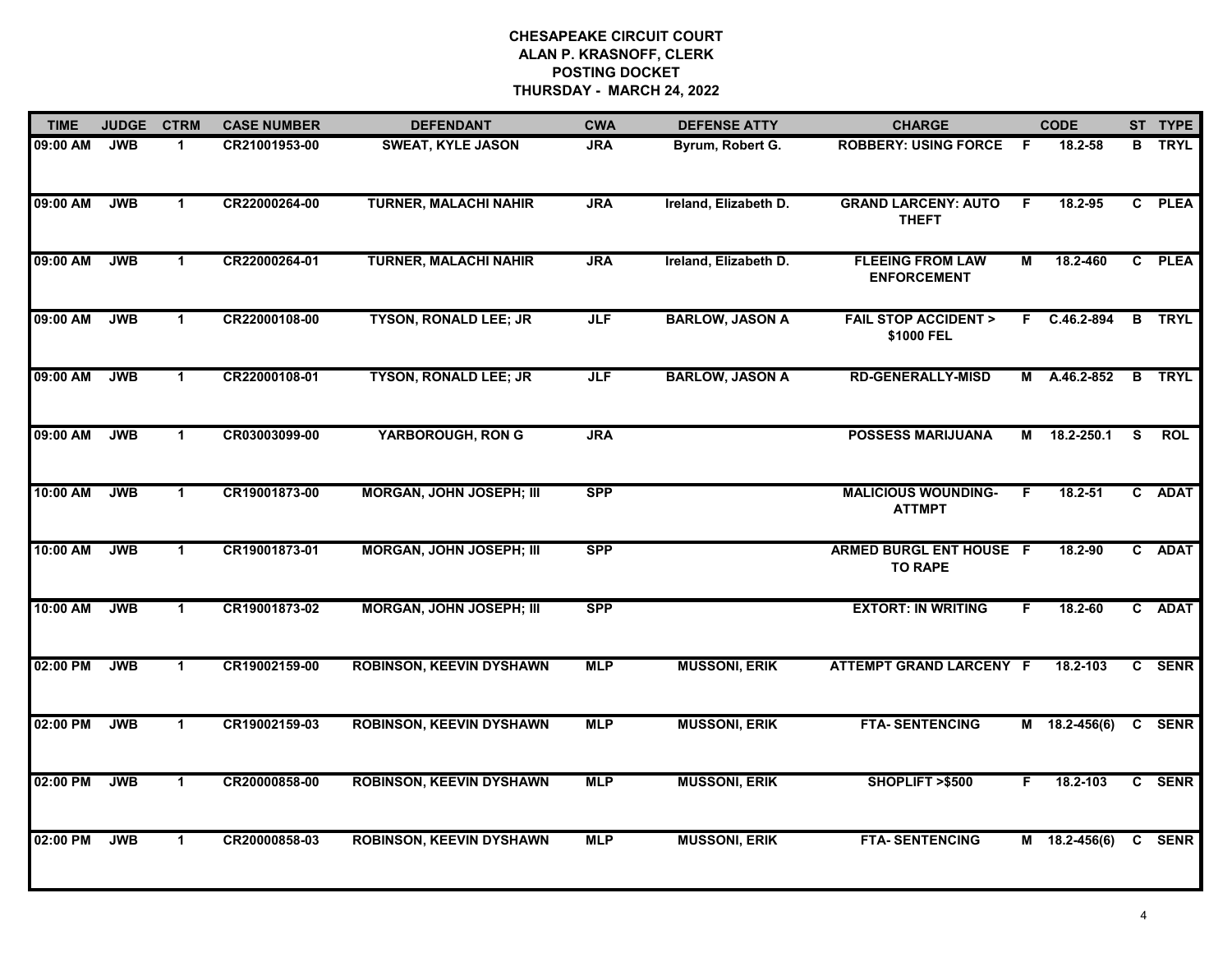| <b>TIME</b> | <b>JUDGE</b> | <b>CTRM</b>    | <b>CASE NUMBER</b> | <b>DEFENDANT</b>                    | <b>CWA</b> | <b>DEFENSE ATTY</b>   | <b>CHARGE</b>                                     |    | <b>CODE</b>     |                | ST TYPE       |
|-------------|--------------|----------------|--------------------|-------------------------------------|------------|-----------------------|---------------------------------------------------|----|-----------------|----------------|---------------|
| 02:30 PM    | <b>JWB</b>   | 1              | CR21000501-00      | <b>UNDERWOOD, DANIEL EDWARD; II</b> | <b>AHM</b> | Ireland, Elizabeth D. | <b>POSSESS HEROIN</b>                             | F. | 18.2-250        | в              | <b>PLEA</b>   |
| 02:30 PM    | <b>JWB</b>   | $\mathbf 1$    | CR21000501-01      | <b>UNDERWOOD, DANIEL EDWARD; II</b> | <b>AHM</b> | Ireland, Elizabeth D. | <b>POSSESS DRUG</b><br><b>PARAPHERNALIA</b>       | М  | 54.1-3466       | B              | <b>PLEA</b>   |
| 09:00 AM    | <b>RGM</b>   | 3              | CR21000933-00      | <b>LAMB, STEVEN PREVONCE</b>        | <b>BKF</b> | Gilchrist, Kurt A.    | <b>VIOLENT FELON POSS/TRAN F</b><br><b>WEAPON</b> |    | 18.2-308.2      | B              | C             |
| 09:00 AM    | <b>RGM</b>   | 3              | CR21000717-00      | <b>MCKEOWN, MICHELLE CATHERINE</b>  | <b>BKF</b> | Black, Hugh E.; III   | <b>ATTEMPT MALICIOUS</b><br><b>WOUNDING</b>       | F. | $18.2 - 51$     |                | <b>B</b> MENT |
| 09:00 AM    | RGM          | 3              | CR21000717-01      | <b>MCKEOWN, MICHELLE CATHERINE</b>  | <b>BKF</b> | Black, Hugh E.; III   | <b>PETIT LARCENY 1ST</b>                          | M  | 18.2-96         | B              | <b>MENT</b>   |
| 09:00 AM    | <b>RGM</b>   | $\mathbf{3}$   | CR21000717-02      | <b>MCKEOWN, MICHELLE CATHERINE</b>  | <b>BKF</b> | Black, Hugh E.; III   | ELUDE/DISREGARD POLICE F                          |    | $46.2 - 817(B)$ | B              | <b>MENT</b>   |
| 09:00 AM    | RGM          | $\overline{3}$ | CR21001496-00      | <b>MCKEOWN, MICHELLE CATHERINE</b>  | <b>BKF</b> | Black, Hugh E.; III   | <b>ASSAULT: MALIC; VICTIM</b><br><b>INJURED</b>   | -F | $18.2 - 51.2$   | C              | <b>MENT</b>   |
| 09:00 AM    | <b>RGM</b>   | $\mathbf{3}$   | CR21001496-01      | <b>MCKEOWN, MICHELLE CATHERINE</b>  | <b>BKF</b> | Black, Hugh E.; III   | <b>TORTURE/MAIM DOG OR</b><br><b>CAT</b>          | F  | 3.2-6570        |                | C MENT        |
| 09:00 AM    | <b>RGM</b>   | 3              | CR21001496-02      | <b>MCKEOWN, MICHELLE CATHERINE</b>  | <b>BKF</b> | Black, Hugh E.; III   | HIT & RUN W/<br><b>DEATH/INJURY</b>               |    | F D.46.2-894    |                | C MENT        |
| 09:00 AM    | RGM          | 3              | CR21001131-00      | <b>OVERTON, WILLIAM ROLAND; JR</b>  | <b>MAP</b> | <b>MUSSONI, ERIK</b>  | PWID METHAMPHETAMINE                              | -F | 18.2-248        | C              | C             |
| 09:00 AM    | <b>RGM</b>   | 3              | CR21001131-01      | <b>OVERTON, WILLIAM ROLAND; JR</b>  | <b>MAP</b> | <b>MUSSONI, ERIK</b>  | <b>IDNTY THFT: OBT ID, AVOID M</b><br><b>ARST</b> |    | 18.2-186.3      | C              | C             |
| 09:00 AM    | RGM          | 3              | CR21001131-02      | <b>OVERTON, WILLIAM ROLAND; JR</b>  | <b>MAP</b> | <b>MUSSONI, ERIK</b>  | <b>POSSESS</b><br><b>METHAMPHETAMINE</b>          | F. | 18.2-250        | $\overline{c}$ | C             |
| 09:00 AM    | <b>RGM</b>   | $\mathbf{3}$   | CR21001131-03      | <b>OVERTON, WILLIAM ROLAND; JR</b>  | <b>MAP</b> | <b>MUSSONI, ERIK</b>  | <b>POSSESS AMPHETAMINE</b>                        | F  | 18.2-250        | $\mathbf{C}$   | $\mathbf{C}$  |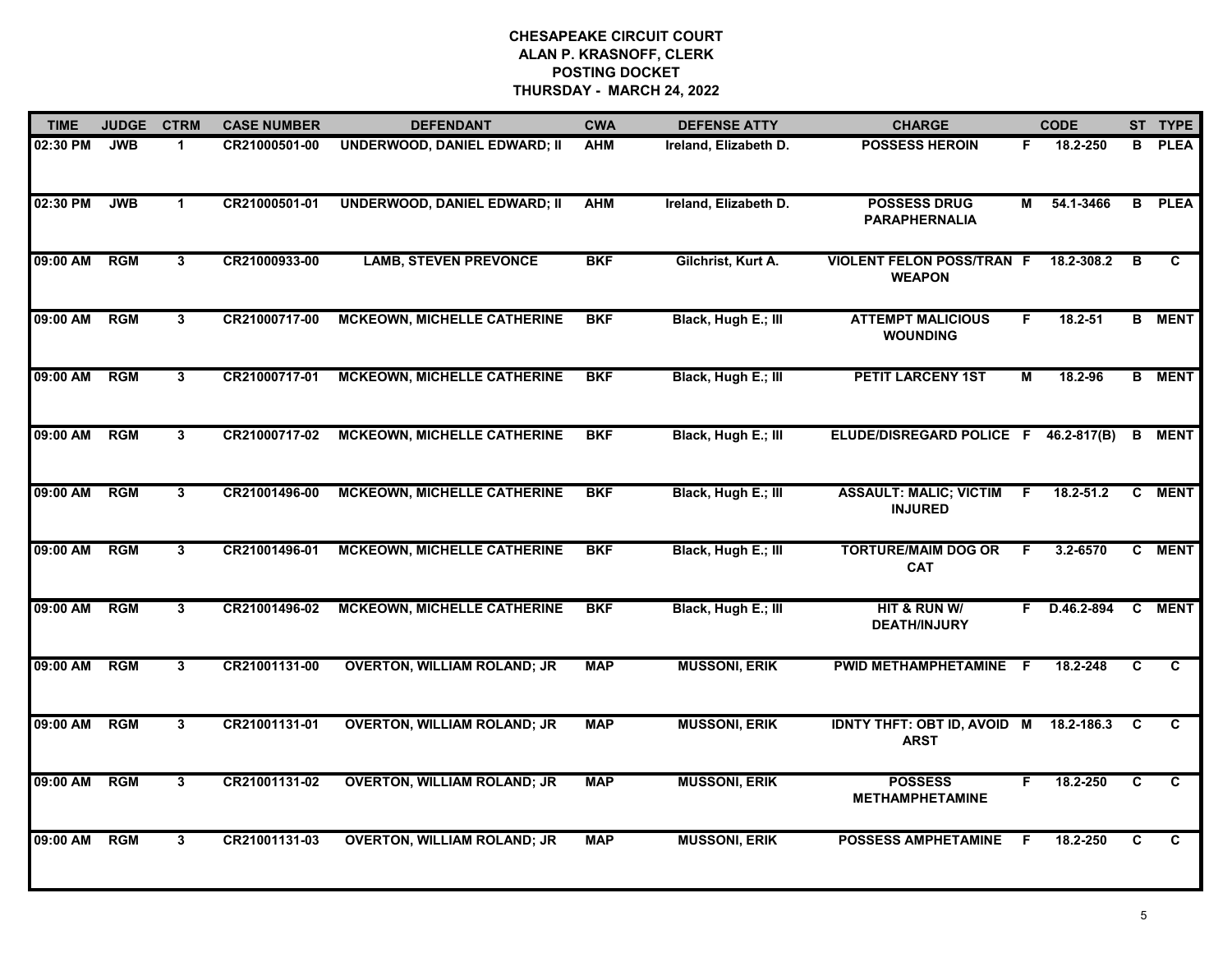| <b>TIME</b> | <b>JUDGE</b> | <b>CTRM</b>    | <b>CASE NUMBER</b> | <b>DEFENDANT</b>                   | <b>CWA</b> | <b>DEFENSE ATTY</b>   | <b>CHARGE</b>                                      |     | <b>CODE</b> |                | ST TYPE                  |
|-------------|--------------|----------------|--------------------|------------------------------------|------------|-----------------------|----------------------------------------------------|-----|-------------|----------------|--------------------------|
| 09:00 AM    | <b>RGM</b>   | 3              | CR21001131-04      | <b>OVERTON, WILLIAM ROLAND; JR</b> | <b>MAP</b> | <b>MUSSONI, ERIK</b>  | <b>PRISONER POSS</b><br><b>AMPHETAMINE</b>         | F.  | 53.1-203    | C              | C                        |
| 09:00 AM    | <b>RGM</b>   | 3              | CR21001131-05      | <b>OVERTON, WILLIAM ROLAND; JR</b> | <b>MAP</b> | <b>MUSSONI, ERIK</b>  | <b>PRISONER POSS</b><br><b>METHAMPHETAMINE</b>     | F.  | 53.1-203    | C              | C                        |
| 09:00 AM    | <b>RGM</b>   | $3^{\circ}$    | CR21001131-06      | <b>OVERTON, WILLIAM ROLAND; JR</b> | <b>MAP</b> | <b>MUSSONI, ERIK</b>  | <b>PRISONER POSS RITALIN</b>                       | F   | 53.1-203    | C              | $\overline{c}$           |
| 09:00 AM    | <b>RGM</b>   | 3              | CR21001131-07      | <b>OVERTON, WILLIAM ROLAND; JR</b> | <b>MAP</b> | <b>MUSSONI, ERIK</b>  | <b>POSSESS RITALIN</b>                             | F.  | 18.2-250    | C.             | $\mathbf{C}$             |
| 09:00 AM    | <b>RGM</b>   | $\mathbf{3}$   | CR21000155-00      | <b>POARCH, ANTOINE</b>             | <b>BKF</b> | <b>NEWINS, AMANDA</b> | <b>GRAND LARCENY: &gt;=\$500</b>                   | F.  | 18.2-95     | $\overline{c}$ | <b>WC</b>                |
| 09:00 AM    | RGM          | 3              | CR21000155-01      | <b>POARCH, ANTOINE</b>             | <b>BKF</b> | <b>NEWINS, AMANDA</b> | GRAND LARCENY: >=\$500 F                           |     | 18.2-95     | C              | $\overline{\mathsf{wc}}$ |
| 09:00 AM    | RGM          | $\mathbf{3}$   | CR21000155-02      | <b>POARCH, ANTOINE</b>             | <b>BKF</b> | <b>NEWINS, AMANDA</b> | <b>GRAND LARCENY: &gt;=\$500</b>                   | - F | 18.2-95     | C              | <b>WC</b>                |
| 09:00 AM    | <b>RGM</b>   | 3 <sup>1</sup> | CR21000155-03      | <b>POARCH, ANTOINE</b>             | <b>BKF</b> | <b>NEWINS, AMANDA</b> | <b>EMBEZZLEMENT &gt;=\$500</b><br><b>CONSPIRE</b>  | F.  | 18.2-111    | C              | <b>WC</b>                |
| 09:00 AM    | <b>RGM</b>   | 3              | CR21000155-04      | <b>POARCH, ANTOINE</b>             | <b>BKF</b> | <b>NEWINS, AMANDA</b> | <b>PETIT LARCENY</b>                               | М   | 18.2-96     | C              | <b>WC</b>                |
| 09:00 AM    | RGM          | 3              | CR21000155-05      | <b>POARCH, ANTOINE</b>             | <b>BKF</b> | <b>NEWINS, AMANDA</b> | <b>PETIT LARCENY</b>                               | М   | 18.2-96     | C              | <b>WC</b>                |
| 09:00 AM    | <b>RGM</b>   | 3              | CR21000155-06      | <b>POARCH, ANTOINE</b>             | <b>BKF</b> | <b>NEWINS, AMANDA</b> | <b>PETIT LARCENY</b>                               | М   | 18.2-96     | C.             | <b>WC</b>                |
| 09:00 AM    | <b>RGM</b>   | 3              | CR21000155-07      | <b>POARCH, ANTOINE</b>             | <b>BKF</b> | <b>NEWINS, AMANDA</b> | <b>PETIT LARCENY</b>                               | М   | 18.2-96     | C              | <b>WC</b>                |
| 09:00 AM    | <b>RGM</b>   | $3^{\circ}$    | CR21000155-08      | <b>POARCH, ANTOINE</b>             | <b>BKF</b> | <b>NEWINS, AMANDA</b> | <b>CONSPIRE TO COMMIT</b><br><b>LARC &gt;\$500</b> | F   | 18.2-23     | C.             | <b>WC</b>                |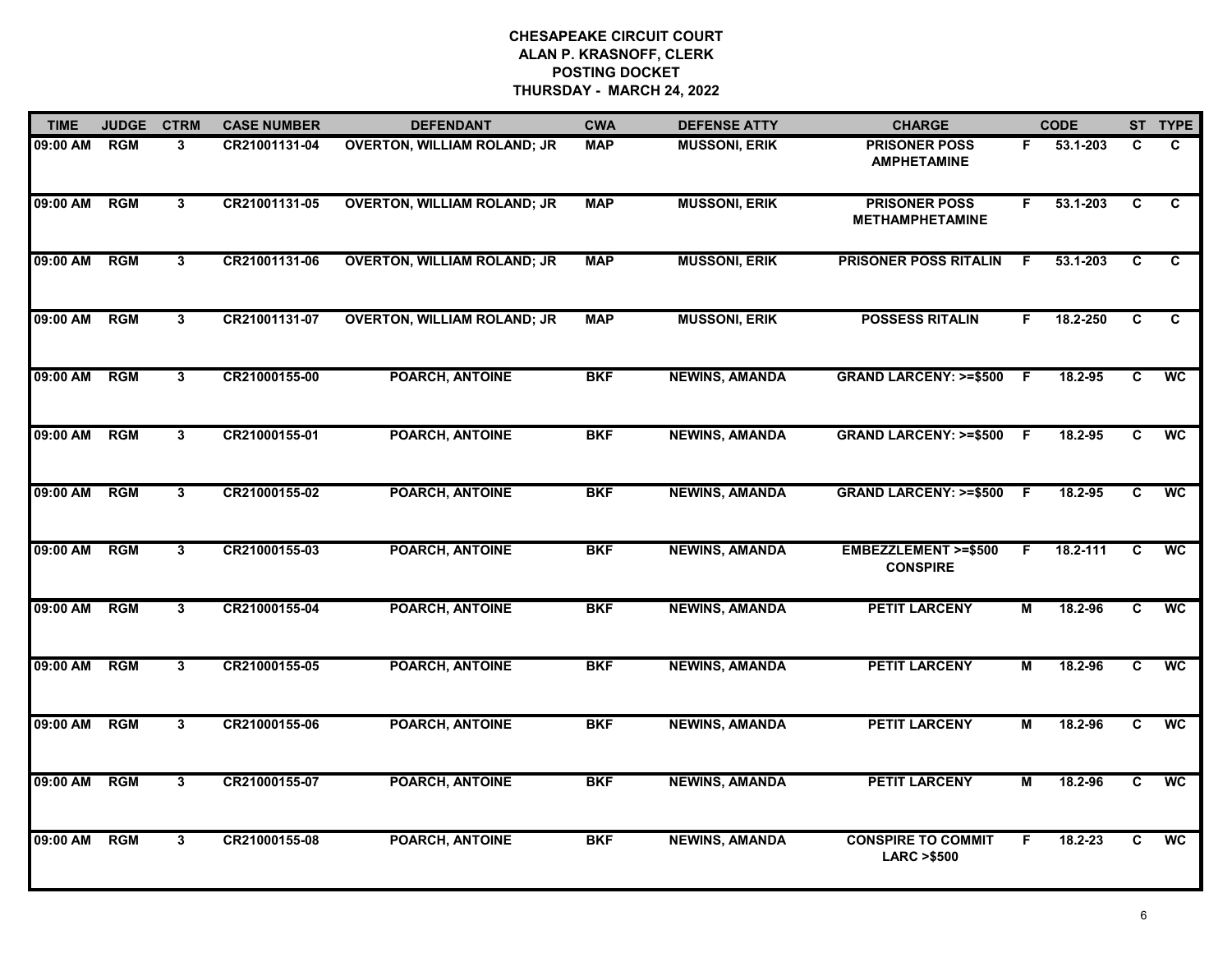| <b>TIME</b> | <b>JUDGE</b> | <b>CTRM</b>             | <b>CASE NUMBER</b> | <b>DEFENDANT</b>              | <b>CWA</b> | <b>DEFENSE ATTY</b>      | <b>CHARGE</b>                                       |              | <b>CODE</b>     |              | ST TYPE     |
|-------------|--------------|-------------------------|--------------------|-------------------------------|------------|--------------------------|-----------------------------------------------------|--------------|-----------------|--------------|-------------|
| 09:00 AM    | <b>RGM</b>   | $\mathbf{3}$            | CR21000155-09      | POARCH, ANTOINE               | <b>BKF</b> | <b>NEWINS, AMANDA</b>    | <b>IMPERSONATE LAW</b><br><b>ENFORCEMENT</b>        | М            | 18.2-174        | C.           | <b>WC</b>   |
| 09:00 AM    | RGM          | $\overline{\mathbf{3}}$ | CR22000296-00      | <b>SHANNON, TRAVELL T</b>     | <b>DJH</b> | <b>MUSSONI, ERIK</b>     | <b>USE CC SCAN INFO IN</b><br><b>ANOTH CRIM</b>     | F.           | 18.2-196.1      | $\mathbf{C}$ | <b>PLEA</b> |
| 09:00 AM    | <b>RGM</b>   | 3 <sup>1</sup>          | CR22000391-00      | <b>WATERS, ROBERT ANDRE</b>   | <b>DJH</b> | <b>SCOTT, DON</b>        | <b>BOND APPEAL</b>                                  | $\mathbf{o}$ | $19.2 - 124$    |              | C BOND      |
| 09:30 AM    | <b>RGM</b>   | 3                       | CR21001298-00      | <b>DAVIS, DOMINIQUE LILIA</b> | <b>KAM</b> | <b>KARPOV, ANTON</b>     | <b>DRIV UNDER</b><br><b>REVO/SUSPENSION</b>         | М            | B.46.2-301      |              | S ADAT      |
| 09:30 AM    | <b>RGM</b>   | 3                       | CR21001298-01      | <b>DAVIS, DOMINIQUE LILIA</b> | <b>KAM</b> | <b>KARPOV, ANTON</b>     | <b>SAFETY BELT VIOLATION</b>                        |              | 46.2-1094       | S.           | <b>ADAT</b> |
| 09:30 AM    | <b>RGM</b>   | 3                       | CR21001298-02      | <b>DAVIS, DOMINIQUE LILIA</b> | <b>KAM</b> | <b>KARPOV, ANTON</b>     | <b>EXPIRED REGISTRATION</b>                         |              | 46.2-646        | S.           | <b>TBS</b>  |
| 09:30 AM    | <b>RGM</b>   | $3^{\circ}$             | CR21001298-03      | <b>DAVIS, DOMINIQUE LILIA</b> | <b>KAM</b> | <b>KARPOV, ANTON</b>     | <b>IMPROP/FICTS</b><br><b>REG/TITLE/PLATE</b>       |              | $M$ 46.2-612(1) | S.           | <b>ADAT</b> |
| 09:30 AM    | RGM          | $\overline{3}$          | CR21000154-00      | <b>DUNNING, MISA MARIE</b>    | <b>BKF</b> | <b>GILCHRIST, KURT A</b> | <b>IDENTITY THEFT &gt;\$500</b>                     | F.           | 18.2-186.3      | C            | <b>TBS</b>  |
| 09:30 AM    | <b>RGM</b>   | $\mathbf{3}$            | CR21000154-01      | <b>DUNNING, MISA MARIE</b>    | <b>BKF</b> | <b>GILCHRIST, KURT A</b> | <b>CREDIT CARD LARCENY</b>                          | F            | 18.2-192        | C            | <b>TBS</b>  |
| 09:30 AM    | <b>RGM</b>   | 3                       | CR21000154-02      | <b>DUNNING, MISA MARIE</b>    | <b>BKF</b> | <b>GILCHRIST, KURT A</b> | <b>CREDIT CARD FRAUD</b>                            | F.           | 18.2-195        | C            | <b>TBS</b>  |
| 09:30 AM    | <b>RGM</b>   | $\mathbf{3}$            | CR21000154-03      | <b>DUNNING, MISA MARIE</b>    | <b>BKF</b> | <b>GILCHRIST, KURT A</b> | <b>OBTAIN MONEY FALSE</b><br><b>PRET &lt;\$1000</b> | М            | 18.2-178        | C.           | <b>TBS</b>  |
| 09:30 AM    | <b>RGM</b>   | 3                       | CR21000154-04      | <b>DUNNING, MISA MARIE</b>    | <b>BKF</b> | <b>GILCHRIST, KURT A</b> | <b>OBTAIN MONEY FALSE</b><br><b>PRET &lt;\$1000</b> | М            | 18.2-178        | C            | <b>TBS</b>  |
| 09:30 AM    | <b>RGM</b>   | $\mathbf{3}$            | CR21000154-05      | <b>DUNNING, MISA MARIE</b>    | <b>BKF</b> | <b>GILCHRIST, KURT A</b> | <b>OBTAIN MONEY FALSE</b><br><b>PRET &lt;\$1000</b> | М            | 18.2-178        | $\mathbf{c}$ | <b>TBS</b>  |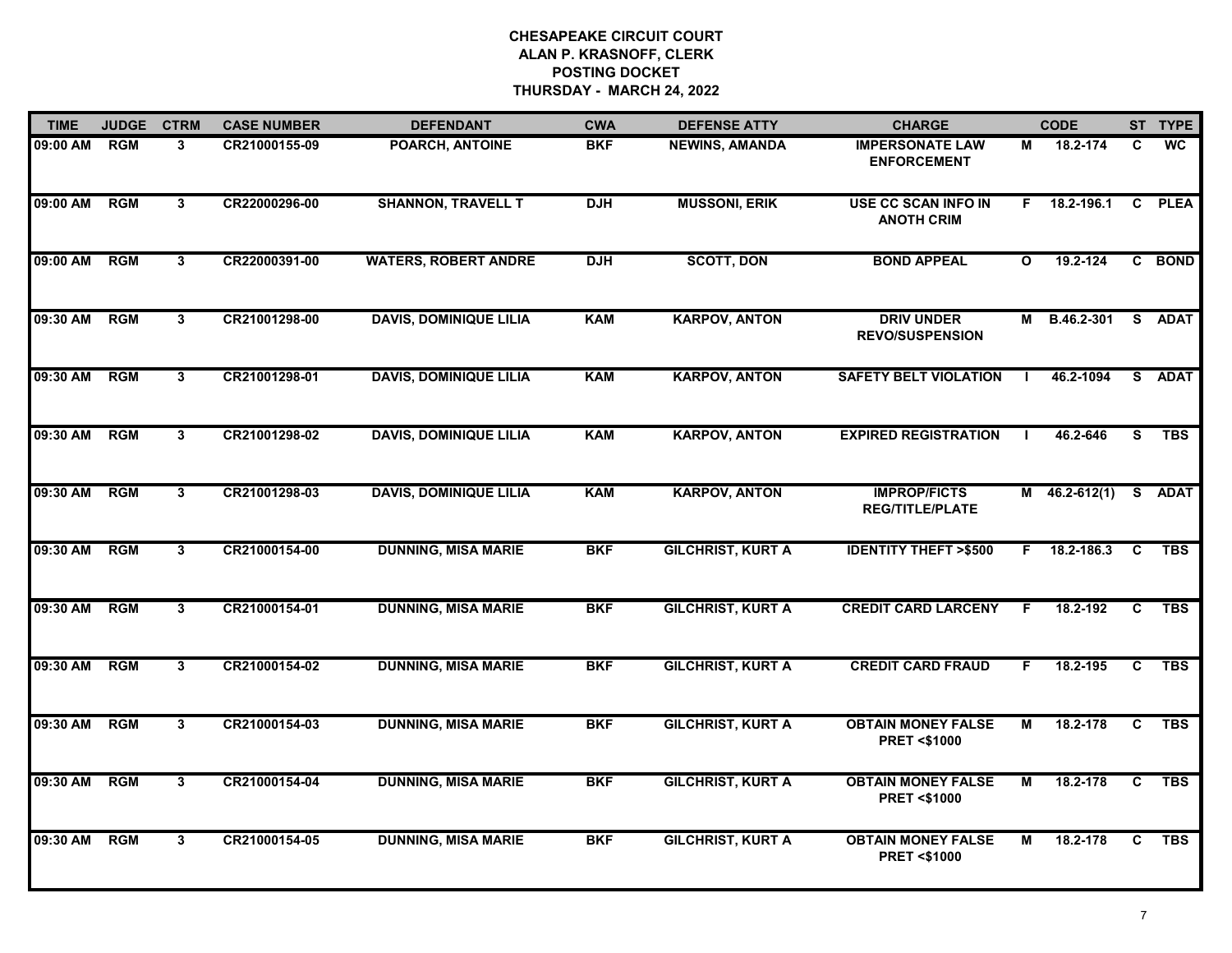| <b>TIME</b> | <b>JUDGE</b> | <b>CTRM</b>    | <b>CASE NUMBER</b> | <b>DEFENDANT</b>           | <b>CWA</b> | <b>DEFENSE ATTY</b>      | <b>CHARGE</b>                                       |    | <b>CODE</b> |                | ST TYPE    |
|-------------|--------------|----------------|--------------------|----------------------------|------------|--------------------------|-----------------------------------------------------|----|-------------|----------------|------------|
| 09:30 AM    | <b>RGM</b>   | 3              | CR21000154-06      | <b>DUNNING, MISA MARIE</b> | <b>BKF</b> | <b>GILCHRIST, KURT A</b> | <b>OBTAIN MONEY FALSE</b><br><b>PRET &lt;\$1000</b> | М  | 18.2-178    | C              | <b>TBS</b> |
| 09:30 AM    | RGM          | $\overline{3}$ | CR21000547-00      | <b>DUNNING, MISA MARIE</b> | <b>BKF</b> | <b>WALL, LUCILLE</b>     | <b>OBTAIN MONEY FALSE</b><br><b>PRET &gt;=\$500</b> | F. | 18.2-178    | $\overline{c}$ | <b>TBS</b> |
| 09:30 AM    | <b>RGM</b>   | 3 <sup>1</sup> | CR21000547-01      | <b>DUNNING, MISA MARIE</b> | <b>BKF</b> | <b>WALL, LUCILLE</b>     | <b>OBTAIN MONEY FALSE</b><br><b>PRET &gt;=\$500</b> | F. | 18.2-178    | $\mathbf{C}$   | <b>TBS</b> |
| 09:30 AM    | <b>RGM</b>   | 3              | CR21000547-02      | <b>DUNNING, MISA MARIE</b> | <b>BKF</b> | <b>WALL, LUCILLE</b>     | <b>OBTAIN MONEY FALSE</b><br><b>PRET &gt;=\$500</b> | F. | 18.2-178    | C              | <b>TBS</b> |
| 09:30 AM    | <b>RGM</b>   | 3              | CR21000547-03      | <b>DUNNING, MISA MARIE</b> | <b>BKF</b> | <b>WALL, LUCILLE</b>     | <b>OBTAIN MONEY FALSE</b><br><b>PRET &gt;=\$500</b> | F. | 18.2-178    | C              | <b>TBS</b> |
| 09:30 AM    | <b>RGM</b>   | 3              | CR21000547-04      | <b>DUNNING, MISA MARIE</b> | <b>BKF</b> | <b>WALL, LUCILLE</b>     | <b>OBTAIN MONEY FALSE</b><br><b>PRET &lt;\$1000</b> | М  | 18.2-178    | C              | <b>TBS</b> |
| 09:30 AM    | <b>RGM</b>   | $\mathbf{3}$   | CR21000547-05      | <b>DUNNING, MISA MARIE</b> | <b>BKF</b> | <b>WALL, LUCILLE</b>     | <b>OBTAIN MONEY FALSE</b><br><b>PRET &lt;\$1000</b> | М  | 18.2-178    | C              | <b>TBS</b> |
| 09:30 AM    | <b>RGM</b>   | $3^{\circ}$    | CR21000547-06      | <b>DUNNING, MISA MARIE</b> | <b>BKF</b> | <b>WALL, LUCILLE</b>     | <b>OBTAIN MONEY FALSE</b><br><b>PRET &lt;\$1000</b> | М  | 18.2-178    | C              | <b>TBS</b> |
| 09:30 AM    | <b>RGM</b>   | 3              | CR21000547-07      | <b>DUNNING, MISA MARIE</b> | <b>BKF</b> | <b>WALL, LUCILLE</b>     | <b>OBTAIN MONEY FALSE</b><br><b>PRET &lt;\$1000</b> | М  | 18.2-178    | C              | <b>TBS</b> |
| 09:30 AM    | RGM          | 3              | CR21000547-08      | <b>DUNNING, MISA MARIE</b> | <b>BKF</b> | <b>WALL, LUCILLE</b>     | <b>OBTAIN MONEY FALSE</b><br><b>PRET &lt;\$1000</b> | М  | 18.2-178    | C              | <b>TBS</b> |
| 09:30 AM    | <b>RGM</b>   | 3              | CR21000547-09      | <b>DUNNING, MISA MARIE</b> | <b>BKF</b> | <b>WALL, LUCILLE</b>     | <b>OBTAIN MONEY FALSE</b><br><b>PRET &lt;\$1000</b> | М  | 18.2-178    | C              | <b>TBS</b> |
| 09:30 AM    | RGM          | 3              | CR21000547-10      | <b>DUNNING, MISA MARIE</b> | <b>BKF</b> | <b>WALL, LUCILLE</b>     | <b>OBTAIN MONEY FALSE</b><br><b>PRET &lt;\$1000</b> | М  | 18.2-178    | C              | <b>TBS</b> |
| 09:30 AM    | <b>RGM</b>   | $\mathbf{3}$   | CR21000547-11      | <b>DUNNING, MISA MARIE</b> | <b>BKF</b> | <b>WALL, LUCILLE</b>     | <b>OBTAIN MONEY FALSE</b><br><b>PRET &lt;\$1000</b> | М  | 18.2-178    | C              | <b>TBS</b> |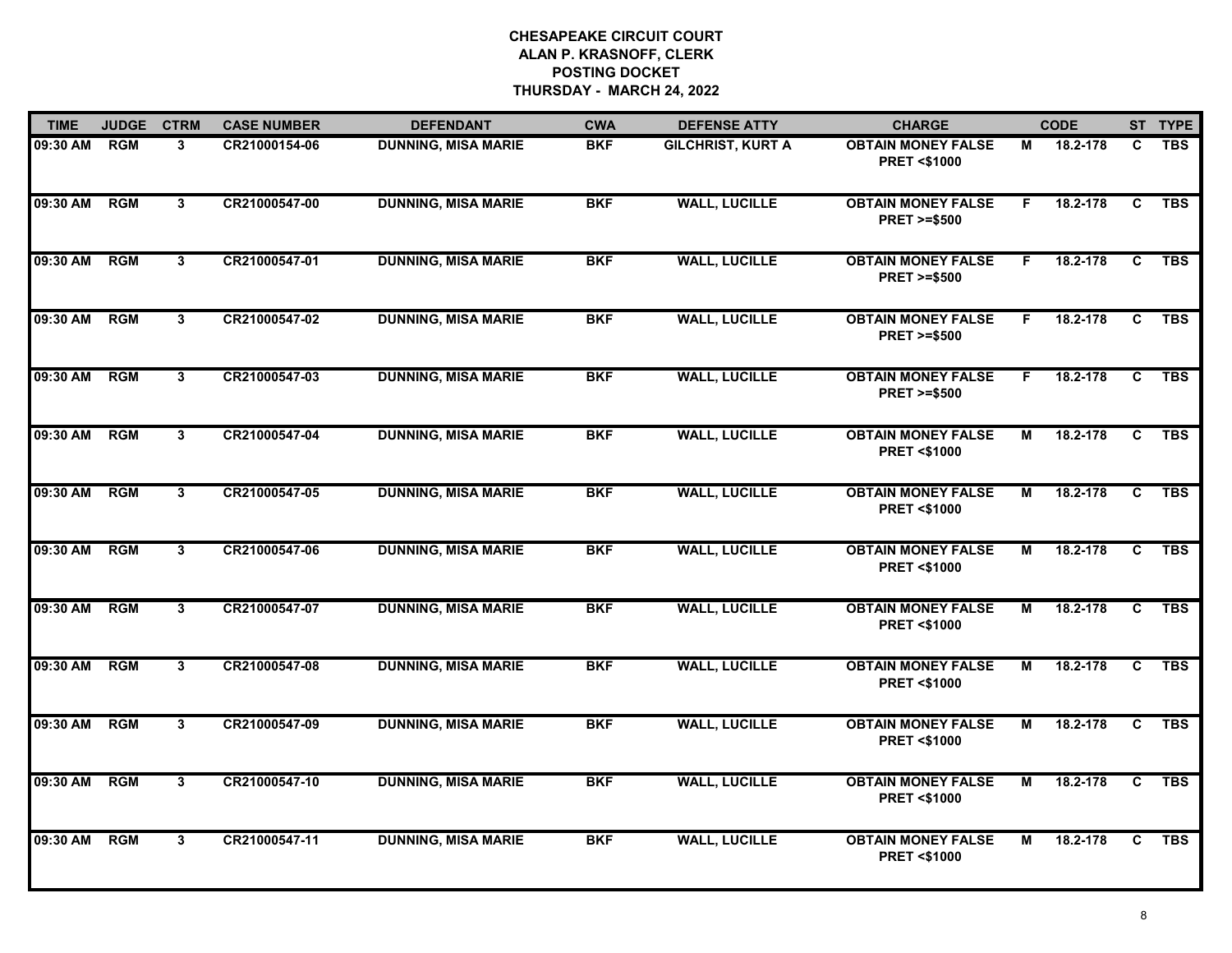| <b>TIME</b> | <b>JUDGE</b> | <b>CTRM</b>    | <b>CASE NUMBER</b> | <b>DEFENDANT</b>                 | <b>CWA</b> | <b>DEFENSE ATTY</b>         | <b>CHARGE</b>                                       |    | <b>CODE</b> |   | ST TYPE     |
|-------------|--------------|----------------|--------------------|----------------------------------|------------|-----------------------------|-----------------------------------------------------|----|-------------|---|-------------|
| 09:30 AM    | <b>RGM</b>   | 3              | CR21000547-12      | <b>DUNNING, MISA MARIE</b>       | <b>BKF</b> | <b>WALL, LUCILLE</b>        | <b>OBTAIN MONEY FALSE</b><br><b>PRET &lt;\$1000</b> | М  | 18.2-178    | C | <b>TBS</b>  |
| 09:30 AM    | <b>RGM</b>   | $\mathbf{3}$   | CR21000547-13      | <b>DUNNING, MISA MARIE</b>       | <b>BKF</b> | <b>WALL, LUCILLE</b>        | <b>OBTAIN MONEY FALSE</b><br><b>PRET &lt;\$1000</b> | М  | 18.2-178    | C | <b>TBS</b>  |
| 09:30 AM    | <b>RGM</b>   | 3              | CR21000547-14      | <b>DUNNING, MISA MARIE</b>       | <b>BKF</b> | <b>WALL, LUCILLE</b>        | <b>OBTAIN MONEY FALSE</b><br><b>PRET &lt;\$1000</b> | М  | 18.2-178    | C | <b>TBS</b>  |
| 09:30 AM    | <b>RGM</b>   | 3              | CR21000547-15      | <b>DUNNING, MISA MARIE</b>       | <b>BKF</b> | <b>WALL, LUCILLE</b>        | <b>OBTAIN MONEY FALSE</b><br><b>PRET &lt;\$1000</b> | М  | 18.2-178    | C | <b>TBS</b>  |
| 09:30 AM    | <b>RGM</b>   | 3              | CR21000547-16      | <b>DUNNING, MISA MARIE</b>       | <b>BKF</b> | <b>WALL, LUCILLE</b>        | <b>OBTAIN MONEY FALSE</b><br><b>PRET &lt;\$1000</b> | М  | 18.2-178    | C | <b>TBS</b>  |
| 09:30 AM    | <b>RGM</b>   | 3              | CR21000547-17      | <b>DUNNING, MISA MARIE</b>       | <b>BKF</b> | <b>WALL, LUCILLE</b>        | <b>OBTAIN MONEY FALSE</b><br><b>PRET &lt;\$1000</b> | М  | 18.2-178    | C | <b>TBS</b>  |
| 09:30 AM    | RGM          | $\mathbf{3}$   | CR21000547-18      | <b>DUNNING, MISA MARIE</b>       | <b>BKF</b> | <b>WALL, LUCILLE</b>        | <b>FALSE INFO TO INCREASE</b><br><b>BENEFIT</b>     | M  | 60.2-632    | C | <b>TBS</b>  |
| 09:30 AM    | <b>RGM</b>   | $3\phantom{a}$ | CR21000820-00      | <b>DUNNING, MISA MARIE</b>       | <b>BKF</b> | <b>Mason, Sharon Butler</b> | <b>POSSESS HEROIN</b>                               | F. | 18.2-250    | C | <b>TBS</b>  |
| 09:30 AM    | <b>RGM</b>   | 3              | CR21000820-01      | <b>DUNNING, MISA MARIE</b>       | <b>BKF</b> | <b>Mason, Sharon Butler</b> | <b>POSSESS</b><br><b>METHAMPHETAMINE</b>            | F. | 18.2-250    | C | <b>TBS</b>  |
| 09:30 AM    | RGM          | 3              | CR21000820-02      | <b>DUNNING, MISA MARIE</b>       | <b>BKF</b> | <b>Mason, Sharon Butler</b> | <b>RECK DRIVING</b>                                 | М  | A.46.2-852  | C | <b>TBS</b>  |
| 09:30 AM    | <b>RGM</b>   | 3              | CR16002050-02      | <b>GATSON, SHARISSE BRITTANI</b> |            |                             | <b>VIOL PROBATION ON FEL</b><br><b>OFF</b>          | F. | 19.2-306    |   | <b>ADAT</b> |
| 09:30 AM    | <b>RGM</b>   | 3              | CR21000075-00      | <b>HIGGINS, KIMBERLY RENE</b>    | <b>KAM</b> | Jankell, Peter J.           | <b>POSSESS HEROIN</b>                               | F. | 18.2-250    | C | <b>TBS</b>  |
| 09:30 AM    | <b>RGM</b>   | $\mathbf{3}$   | CR21000075-01      | <b>HIGGINS, KIMBERLY RENE</b>    | <b>KAM</b> | Jankell, Peter J.           | <b>POSSESS PSILOCYN</b>                             | F  | 18.2-250    | C | <b>TBS</b>  |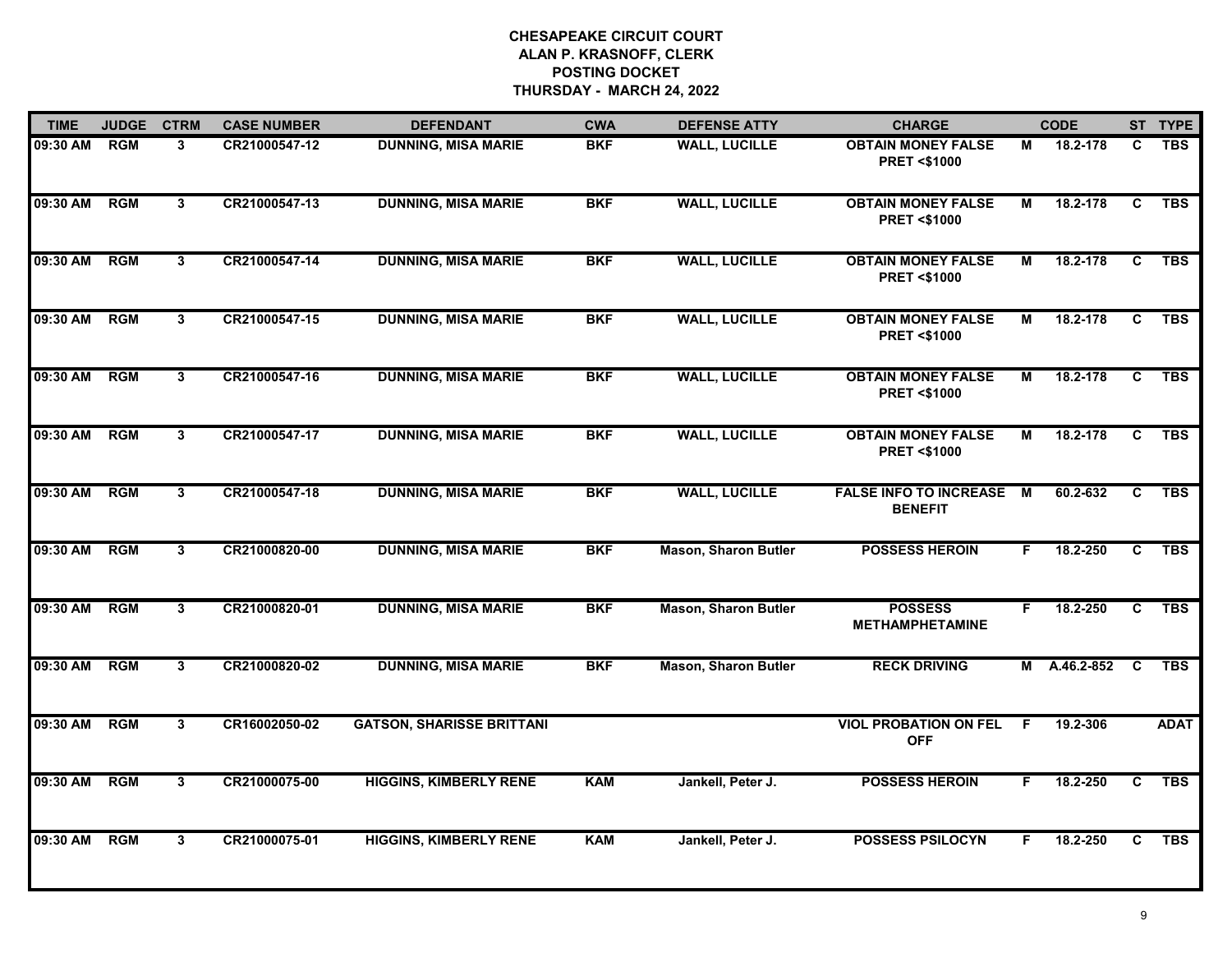| <b>TIME</b> | <b>JUDGE</b> | <b>CTRM</b>    | <b>CASE NUMBER</b> | <b>DEFENDANT</b>                 | <b>CWA</b> | <b>DEFENSE ATTY</b> | <b>CHARGE</b>                                   | <b>CODE</b>     |    | ST TYPE     |
|-------------|--------------|----------------|--------------------|----------------------------------|------------|---------------------|-------------------------------------------------|-----------------|----|-------------|
| 09:30 AM    | <b>RGM</b>   | 3              | CR21000075-02      | <b>HIGGINS, KIMBERLY RENE</b>    |            | Jankell, Peter J.   | FAILURE TO APPEAR-TRIAL M 18.2-456(6)           |                 | C  | TBS         |
| 09:30 AM    | <b>RGM</b>   | 3              | CR16000462-03      | <b>MARRERO, GEORGE MANWELL</b>   |            |                     | <b>VIOL PROBATION ON FEL</b><br><b>OFF</b>      | F.<br>19.2-306  |    | <b>ADAT</b> |
| 09:30 AM    | <b>RGM</b>   | $\mathbf{3}$   | CR20001502-03      | <b>MARTIN, ELBERT LAVONE; JR</b> | <b>JLF</b> |                     | FTA-RESTITUTION REVIEW M 18.2-456(6)            |                 |    | S ADAT      |
| 09:30 AM    | <b>RGM</b>   | $\mathbf{3}$   | CR20001502-00      | <b>MARTIN, ELBERT LEVONE; JR</b> | <b>JLF</b> |                     | <b>POSSESSION OF BURGLARY F</b><br><b>TOOLS</b> | 18.2-94         | C. | <b>TBS</b>  |
| 09:30 AM    | <b>RGM</b>   | 3              | CR18000391-16      | <b>MCKIVER, SHAUNTAE DELORES</b> |            |                     | <b>VIOL PROBATION ON FEL</b><br><b>OFF</b>      | 19.2-306<br>F.  |    | C ADAT      |
| 09:30 AM    | <b>RGM</b>   | 3              | CR18000391-17      | <b>MCKIVER, SHAUNTAE DELORES</b> |            |                     | <b>VIOL PROBATION ON FEL</b><br><b>OFF</b>      | 19.2-306<br>- F |    | C ADAT      |
| 09:30 AM    | <b>RGM</b>   | 3              | CR18000391-18      | <b>MCKIVER, SHAUNTAE DELORES</b> |            |                     | <b>VIOL PROBATION ON FEL</b><br><b>OFF</b>      | - F<br>19.2-306 |    | C ADAT      |
| 09:30 AM    | <b>RGM</b>   | 3              | CR18000391-19      | <b>MCKIVER, SHAUNTAE DELORES</b> |            |                     | <b>VIOL PROBATION ON FEL</b><br><b>OFF</b>      | 19.2-306<br>F.  |    | C ADAT      |
| 09:30 AM    | <b>RGM</b>   | 3              | CR18000391-20      | <b>MCKIVER, SHAUNTAE DELORES</b> |            |                     | <b>VIOL PROBATION ON FEL</b><br><b>OFF</b>      | 19.2-306<br>F.  |    | C ADAT      |
| 09:30 AM    | <b>RGM</b>   | 3              | CR04001317-01      | <b>UMPHLETT, ERIC CHARLES</b>    |            |                     | VIOL GOOD BEHAV ON FEL F<br><b>OFF</b>          | 19.2-306        |    | C ADAT      |
| 09:30 AM    | <b>RGM</b>   | $\mathbf{3}$   | CR04001984-01      | <b>UMPHLETT, ERIC CHARLES</b>    |            |                     | VIOL GOOD BEHAV ON FEL F<br><b>OFF</b>          | 19.2-306        |    | C ADAT      |
| 09:30 AM    | <b>RGM</b>   | $\overline{3}$ | CR08A04406-02      | <b>WHITLEY, SHAWN DWIGHT</b>     | <b>PLS</b> | Draper, Anthony L.  | <b>PROB VIOL STATUTORY</b><br><b>BURGLARY</b>   | 19.2-306<br>F.  | C. | <b>TBS</b>  |
| 09:30 AM    | <b>RGM</b>   | 3              | CR05003930-01      | <b>WINSLOW, KERRY LEE</b>        |            |                     | <b>VIOL PROBATION ON FEL</b><br><b>OFF</b>      | F.<br>19.2-306  |    | <b>ADAT</b> |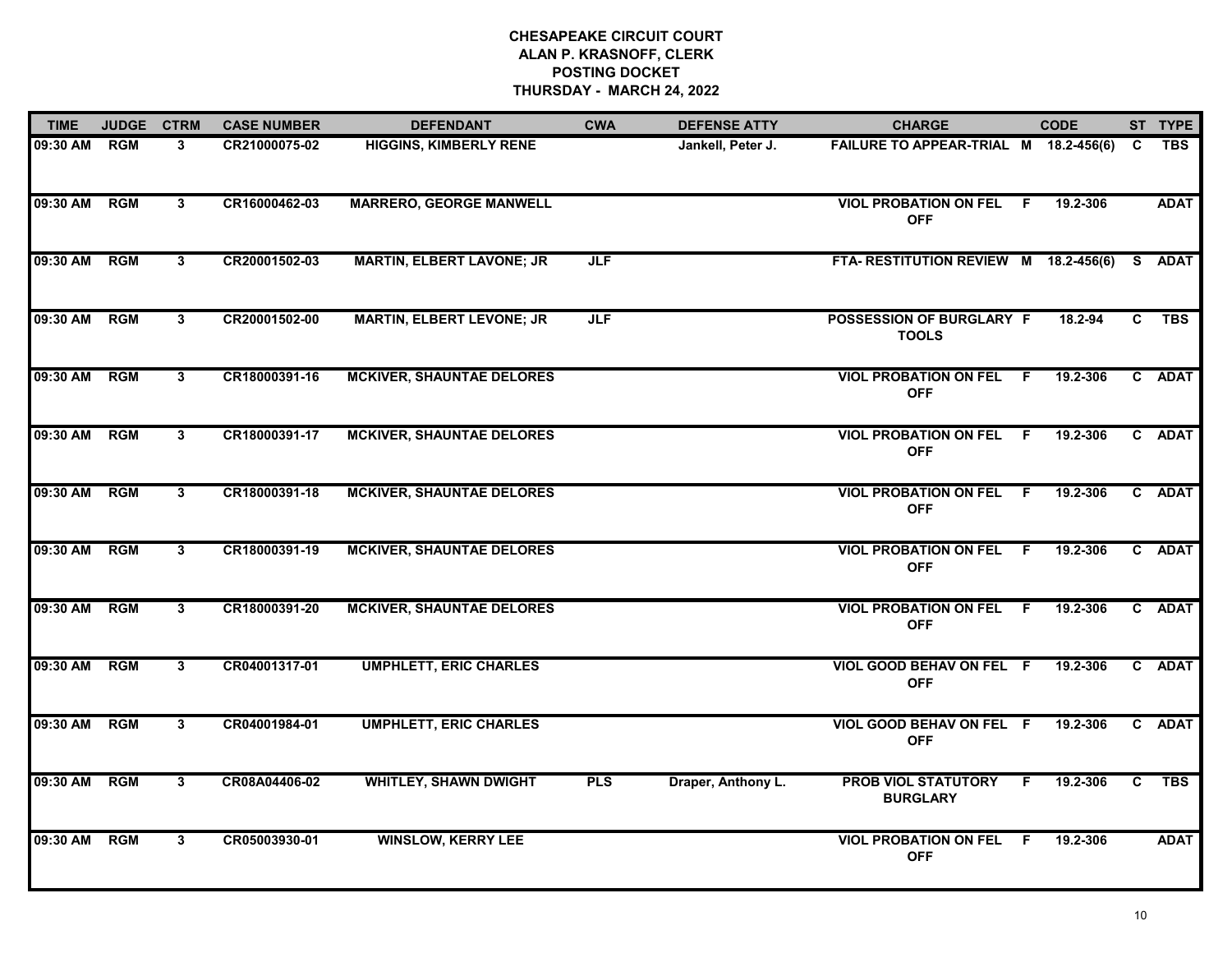| <b>TIME</b> | <b>JUDGE</b> | <b>CTRM</b>  | <b>CASE NUMBER</b> | <b>DEFENDANT</b>                    | <b>CWA</b> | <b>DEFENSE ATTY</b>        | <b>CHARGE</b>                                       |              | <b>CODE</b>   |              | ST TYPE     |
|-------------|--------------|--------------|--------------------|-------------------------------------|------------|----------------------------|-----------------------------------------------------|--------------|---------------|--------------|-------------|
| 10:30 AM    | <b>RGM</b>   | 3            | CR18001565-15      | HOLLOWAY, TARA ASHLEY               | <b>BKF</b> | <b>HERNANDEZ, DONNA E</b>  | <b>FTA-REV</b>                                      |              | M 18.2-456(6) | C.           | <b>BOND</b> |
| 11:00 AM    | <b>RGM</b>   | $\mathbf{3}$ | CR16000042-05      | <b>STARKS, ANDREW CHRISTOPHER</b>   | <b>MLP</b> | <b>WOODLEY, CORNELIA</b>   | <b>VIOL PROBATION ON FEL</b><br><b>OFF</b>          | -F           | 19.2-306      | C            | <b>REV</b>  |
| 11:00 AM    | <b>RGM</b>   | 3            | CR22000227-00      | <b>STARKS, ANDREW CHRISTOPHER</b>   | <b>MLP</b> | <b>RIVARD, DAVID S; JR</b> | <b>OBSTRUCT/RESIST W/O</b><br><b>FORCE</b>          | М            | 18.2-460      |              | C PLEA      |
| 11:00 AM    | <b>RGM</b>   | 3            | CR22000227-01      | <b>STARKS, ANDREW CHRISTOPHER</b>   | <b>MLP</b> | <b>RIVARD, DAVID S; JR</b> | <b>POSSESS</b><br><b>METHAMPHETAMINE</b>            | F.           | 18.2-250      |              | C PLEA      |
| 11:00 AM    | RGM          | 3            | CR22000227-02      | <b>STARKS, ANDREW CHRISTOPHER</b>   | <b>MLP</b> | <b>RIVARD, DAVID S; JR</b> | <b>DWI/DRUGS, 1ST</b>                               | м            | D.18.2-266    |              | C PLEA      |
| 11:00 AM    | <b>RGM</b>   | 3            | CR22000227-03      | <b>STARKS, ANDREW CHRISTOPHER</b>   | <b>MLP</b> | <b>RIVARD, DAVID S; JR</b> | <b>DRIVE W/O LICENSE</b>                            | М            | 46.2-300      |              | C PLEA      |
| 09:00 AM    | JCH          | 5            | CR20001429-00      | <b>BRYANT, AMANDA MICHELLE</b>      | <b>BKF</b> | <b>BLACK, BRITTANY R</b>   | <b>DESTRUCT PROP W/INTENT M</b><br>$<$ \$1000       |              | 18.2-137      | B            | <b>TRYL</b> |
| 09:00 AM    | JCH          | 5            | CR22000368-00      | <b>GRAINGER, RODNEY WILLIAM; II</b> | <b>AHM</b> | <b>STEVENSON, LAKISHI</b>  | <b>BOND APPEAL</b>                                  | $\mathbf{o}$ | $19.2 - 124$  | $\mathbf{c}$ | <b>BOND</b> |
| 09:00 AM    | <b>JCH</b>   | 5            | CR11002968-04      | <b>LOWE, ANDRE LEQUINNE-THOMAS</b>  | <b>AHM</b> | <b>GOODMAN, ERIN J</b>     | VIOL GOOD BEHAV ON FEL F<br><b>OFF</b>              |              | 19.2-306      |              | <b>REV</b>  |
| 09:00 AM    | <b>JCH</b>   | 5            | CR21001495-00      | <b>MATTHEWS, FAROD SHAHEED</b>      | <b>BKF</b> | Reed, B. Thomas            | <b>ADVANCE PAY, NO</b><br><b>CONSTRUC &gt;\$500</b> | F.           | 18.2-200.1    | B            | <b>TRYL</b> |
| 09:00 AM    | <b>JCH</b>   | 5            | CR22000153-00      | <b>MILLER, DARELL NOEL</b>          | <b>AHM</b> | Martin, Terence P.         | <b>MALICIOUS WOUNDING</b>                           | F.           | $18.2 - 51$   |              | C TRYL      |
| 09:00 AM    | <b>JCH</b>   | 5            | CR22000153-01      | <b>MILLER, DARELL NOEL</b>          | <b>AHM</b> | Martin, Terence P.         | <b>ASSAULT &amp; BATTERY</b>                        | М            | 18.2-57       | $\mathbf{c}$ | <b>TRYL</b> |
| 09:00 AM    | <b>JCH</b>   | 5            | CR22000104-00      | <b>REVELL, RICHARD LEE; JR</b>      | JF         | <b>TINGLE, LESLEE</b>      | PWID METHAMPHETAMINE F                              |              | 18.2-248      |              | F PLEA      |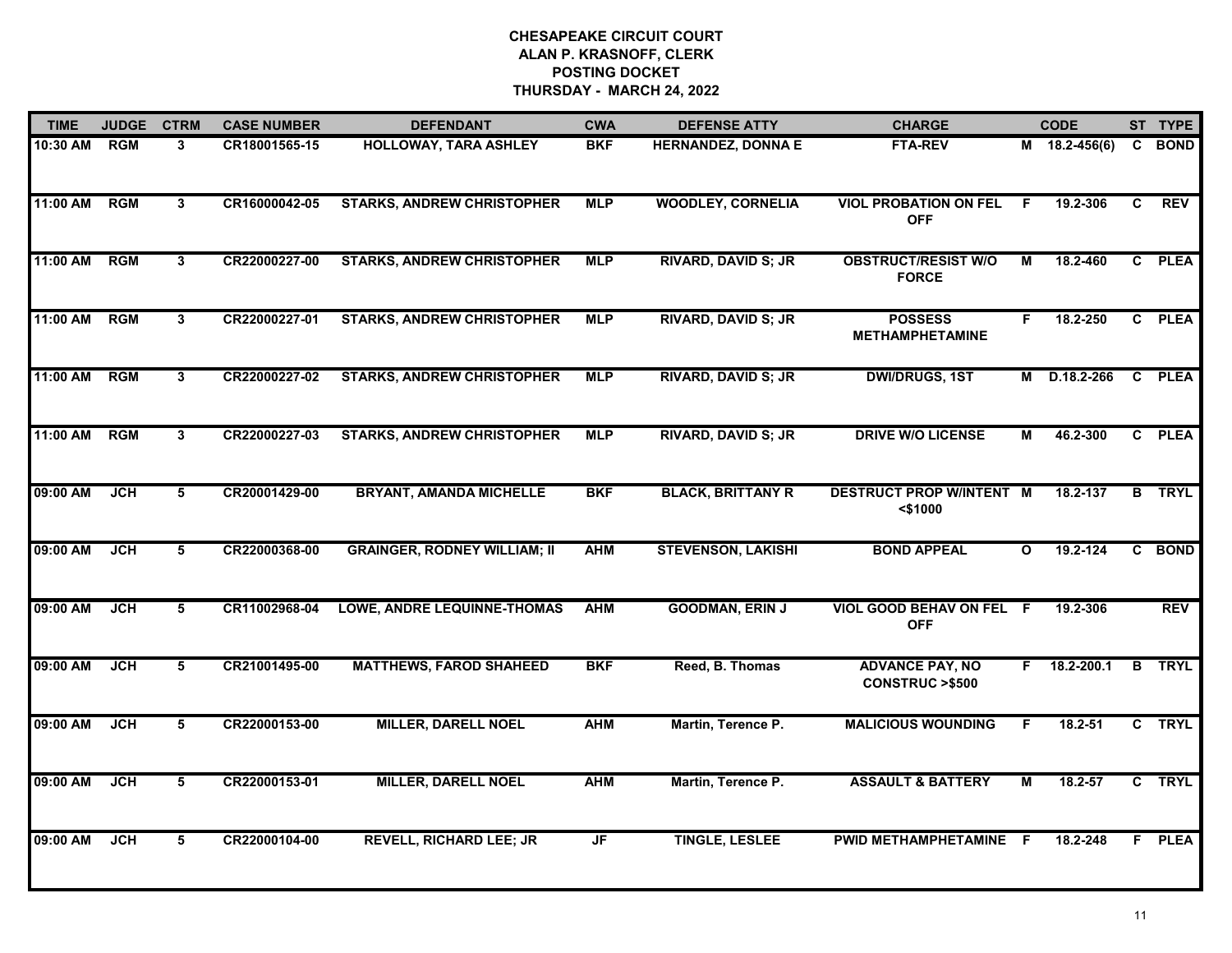| <b>TIME</b> | <b>JUDGE</b> | <b>CTRM</b> | <b>CASE NUMBER</b> | <b>DEFENDANT</b>                | <b>CWA</b> | <b>DEFENSE ATTY</b>        | <b>CHARGE</b>                                   |    | <b>CODE</b>     |    | ST TYPE         |
|-------------|--------------|-------------|--------------------|---------------------------------|------------|----------------------------|-------------------------------------------------|----|-----------------|----|-----------------|
| 09:00 AM    | <b>JCH</b>   | 5           | CR22000104-01      | <b>REVELL, RICHARD LEE; JR</b>  | <b>JF</b>  | <b>TINGLE, LESLEE</b>      | POSS GUN ON PERSON W/<br><b>SCH I/II</b>        | F. | 18.2-308.4      | F. | <b>PLEA</b>     |
| 09:00 AM    | <b>JCH</b>   | 5           | CR22000104-02      | <b>REVELL, RICHARD LEE; JR</b>  | JF         | <b>TINGLE, LESLEE</b>      | <b>CONCEALED WEAPON:</b><br><b>CARRY</b>        | М  | 18.2-308        |    | F PLEA          |
| 09:00 AM    | <b>JCH</b>   | 5           | CR22000343-00      | <b>SMITH, CHRISTOPHER SHAWN</b> | <b>DAW</b> | <b>MUSSONI, ERIK</b>       | <b>SHOPLIFT/ALTER</b><br><b>MERCH&gt;\$1000</b> | F. | 18.2-103        |    | C BOND          |
| 09:00 AM    | <b>JCH</b>   | 5           | CR21001870-01      | <b>SMITH, MARVIN LEE</b>        | <b>AHM</b> | <b>STEVENSON, LAKISHI</b>  | <b>VIOL PROBATION ON FEL</b><br><b>OFF</b>      | F. | 19.2-306        | C  | <b>REV</b>      |
| 09:00 AM    | <b>JCH</b>   | 5           | CR11001201-02      | <b>STARKEY, MARK THOMAS</b>     | <b>AHM</b> | <b>CURRIN, KATHERINE D</b> | <b>PROB VIOL ROBBERY</b>                        | F. | 19.2-306        | C. | <b>REV</b>      |
| 09:00 AM    | JCH          | 5           | CR11001201-03      | <b>STARKEY, MARK THOMAS</b>     | <b>AHM</b> | <b>CURRIN, KATHERINE D</b> | <b>FTA-REV. HEARING</b>                         |    | $M$ 18.2-456(6) | C. | CAP             |
| 09:00 AM    | <b>JCH</b>   | 5           | CR21000050-00      | <b>ZDYB, ANTHONY JOHN</b>       | <b>AHM</b> | <b>BARLOW, JASON A</b>     | <b>POSSESS FENTANYL</b>                         | F. | 18.2-250        |    | C PLEA          |
| 09:00 AM    | <b>JCH</b>   | 5           | CR21000050-01      | <b>ZDYB, ANTHONY JOHN</b>       | <b>AHM</b> | <b>BARLOW, JASON A</b>     | POSSESS PARAPHERNALIA M                         |    | 54.1-3466       | C. | <b>PLEA</b>     |
| 09:01 AM    | <b>MATA</b>  | 6           | CR19000733-09      | <b>LIGHTFOOT, ERIC MARQUIAL</b> | <b>EEM</b> | <b>SPARTZ, SARA</b>        | <b>VIOL PROBATION ON FEL</b><br><b>OFF</b>      | F. | 19.2-306        | C. | $\overline{DC}$ |
| 09:01 AM    | <b>MATA</b>  | 6           | CR19000733-10      | <b>LIGHTFOOT, ERIC MARQUIAL</b> | <b>EEM</b> | <b>SPARTZ, SARA</b>        | <b>VIOL PROBATION OF MISD</b><br><b>OFF</b>     | М  | 19.2-306        | C. | $\overline{DC}$ |
| 09:01 AM    | <b>MATA</b>  | 6           | CR19000733-11      | <b>LIGHTFOOT, ERIC MARQUIAL</b> | <b>EEM</b> | <b>SPARTZ, SARA</b>        | <b>VIOL PROBATION ON FEL</b><br><b>OFF</b>      | F. | 19.2-306        | C. | DC              |
| 09:01 AM    | <b>MATA</b>  | 6           | CR19000733-12      | <b>LIGHTFOOT, ERIC MARQUIAL</b> | <b>EEM</b> | <b>SPARTZ, SARA</b>        | <b>VIOL PROBATION OF MISD</b><br><b>OFF</b>     | M  | 19.2-306        | C  | $\overline{DC}$ |